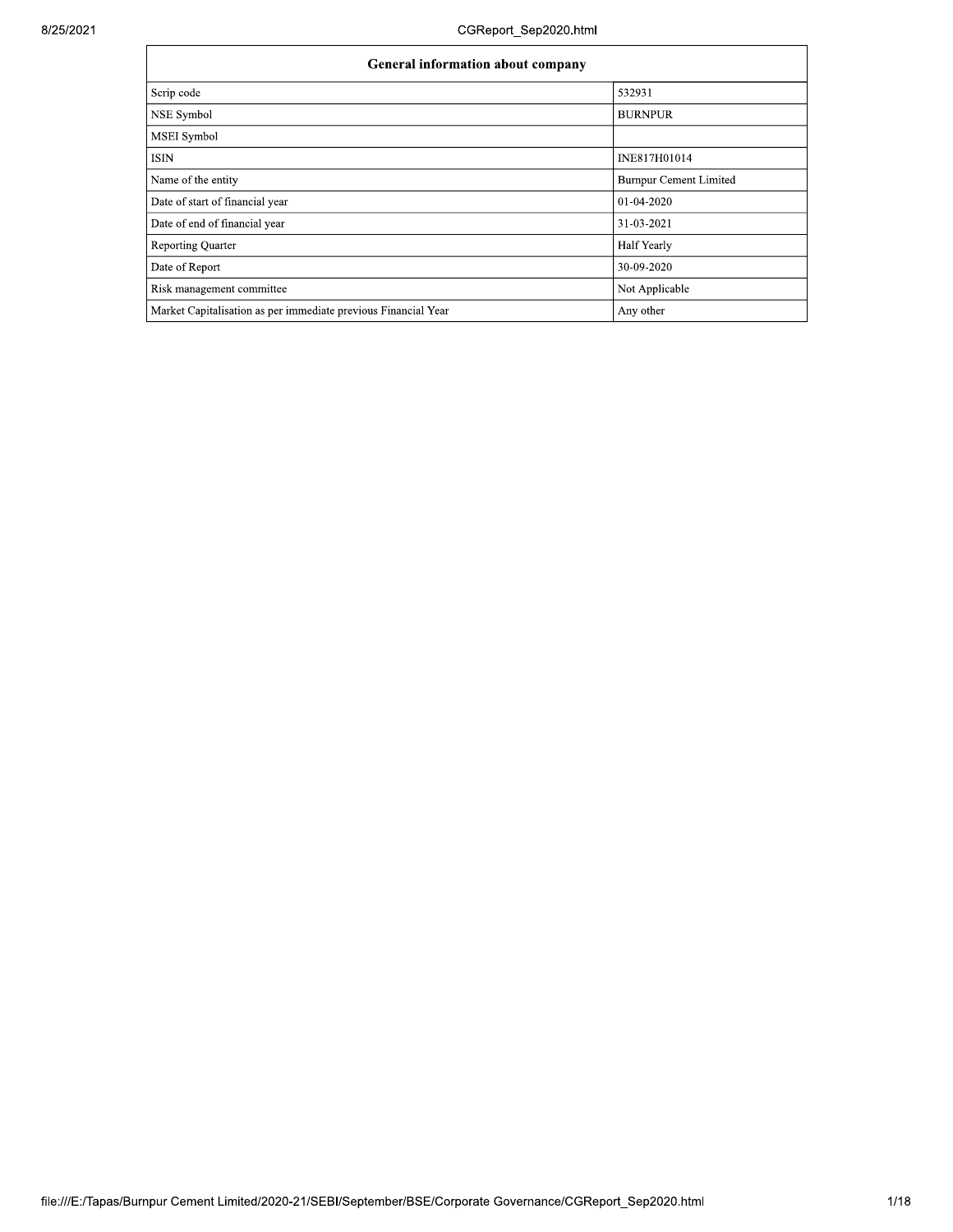## Annexure I

## Annexure I to be submitted by listed entity on quarterly basis

|  |  |  | I. Composition of Board of Directors |
|--|--|--|--------------------------------------|
|--|--|--|--------------------------------------|

|          |            |            |                                                       |                               |                               |                          | Disclosure of notes on composition of board of directors explanatory                                 |                                             |                                                          |                            |                      |                                            |                                                                                                                                                |                                                                                                                                                                   |                                                                                                                                                                          |                                                                                                                                                                                                         |           |
|----------|------------|------------|-------------------------------------------------------|-------------------------------|-------------------------------|--------------------------|------------------------------------------------------------------------------------------------------|---------------------------------------------|----------------------------------------------------------|----------------------------|----------------------|--------------------------------------------|------------------------------------------------------------------------------------------------------------------------------------------------|-------------------------------------------------------------------------------------------------------------------------------------------------------------------|--------------------------------------------------------------------------------------------------------------------------------------------------------------------------|---------------------------------------------------------------------------------------------------------------------------------------------------------------------------------------------------------|-----------|
|          |            |            |                                                       |                               |                               |                          |                                                                                                      |                                             | Wether the listed entity has a Regular Chairperson   Yes |                            |                      |                                            |                                                                                                                                                |                                                                                                                                                                   |                                                                                                                                                                          |                                                                                                                                                                                                         |           |
|          |            |            |                                                       |                               |                               |                          |                                                                                                      |                                             | Whether Chairperson is related to MD or CEO   No         |                            |                      |                                            |                                                                                                                                                |                                                                                                                                                                   |                                                                                                                                                                          |                                                                                                                                                                                                         |           |
| of<br>юr | PAN        | <b>DIN</b> | Category 1<br>of directors                            | Category 2<br>of<br>directors | Category<br>3 of<br>directors | Date<br>of<br>Birth      | Whether<br>special<br>resolution<br>passed?<br>[Refer Reg.<br>$17(1A)$ of<br>Listing<br>Regulations] | Date of<br>passing<br>special<br>resolution | <b>Initial Date</b><br>of<br>appointment                 | Date of Re-<br>appointment | Date of<br>cessation | Tenure<br>of<br>director<br>(in<br>months) | No of<br>Directorship<br>in listed<br>entities<br>including<br>this listed<br>entity (Refer<br>Regulation<br>17A of<br>Listing<br>Regulations) | No of<br>Independent<br>Directorship<br>in listed<br>entities<br>including<br>this listed<br>entity (Refer<br>Regulation<br>$17A(1)$ of<br>Listing<br>Regulations | Number of<br>memberships<br>in Audit/<br>Stakeholder<br>Committee(s)<br>including this<br>listed entity<br>(Refer<br>Regulation<br>$26(1)$ of<br>Listing<br>Regulations) | No of post of<br>Chairperson in<br>Audit/<br>Stakeholder<br>Committee<br>held in listed<br>entities<br>including this<br>listed entity<br>(Refer<br>Regulation<br>$26(1)$ of<br>Listing<br>Regulations) | No<br>pro |
| et       | AKYPT8417A | 06526392   | Executive<br>Director                                 | Not<br>Applicable             |                               | $15 -$<br>$01 -$<br>1991 | <b>NA</b>                                                                                            |                                             | 02-10-2019                                               |                            |                      | 60                                         |                                                                                                                                                | $\mathbf{0}$                                                                                                                                                      |                                                                                                                                                                          | $\mathbf{0}$                                                                                                                                                                                            |           |
|          | AQTPP6105G | 07125401   | Executive<br>Director                                 | Not<br>Applicable             |                               | $28 -$<br>08-<br>1970    | <b>NA</b>                                                                                            |                                             | 01-10-2019                                               | 30-09-2020                 |                      |                                            |                                                                                                                                                | $\mathbf{0}$                                                                                                                                                      | $\mathbf{0}$                                                                                                                                                             | $\mathbf{0}$                                                                                                                                                                                            |           |
| val      | ADIPA3815G | 07671600   | Non-<br>Executive -<br>Non<br>Independent<br>Director | Not<br>Applicable             |                               | $29-$<br>$08 -$<br>1979  | <b>NA</b>                                                                                            |                                             | 01-10-2019                                               | 30-09-2020                 |                      |                                            |                                                                                                                                                | $\mathbf{0}$                                                                                                                                                      |                                                                                                                                                                          | $\mathbf{0}$                                                                                                                                                                                            |           |
|          | ABSPN6609F | 03596331   | Non-<br>Executive -<br>Non<br>Independent<br>Director | Not<br>Applicable             |                               | $07 -$<br>$02 -$<br>1957 | NA                                                                                                   |                                             | 01-10-2019                                               | 30-09-2020                 |                      |                                            |                                                                                                                                                | 0                                                                                                                                                                 |                                                                                                                                                                          |                                                                                                                                                                                                         |           |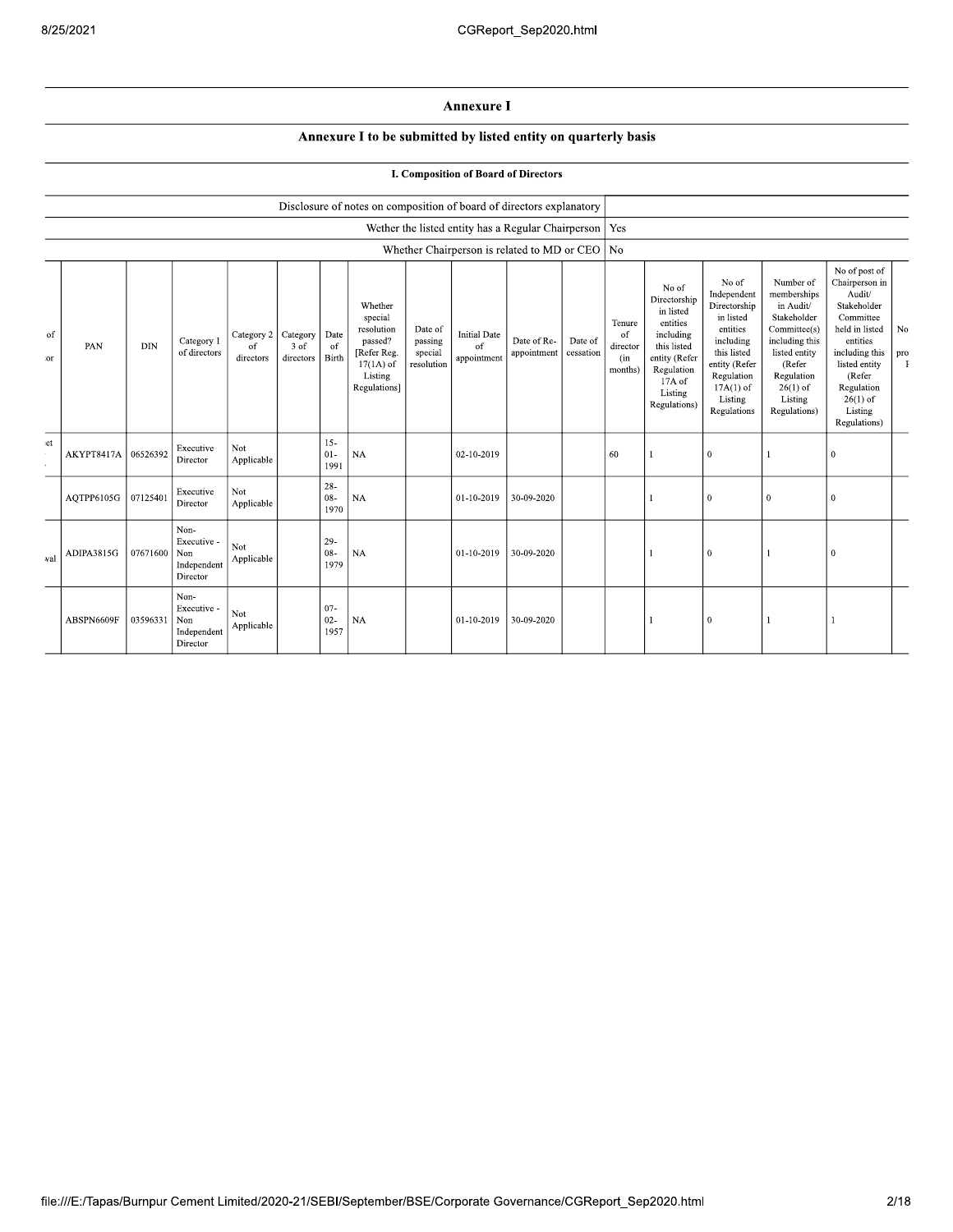## I. Composition of Board of Directors

|             |                     |                            |            |            |                                                |                            |                               |                             | Disclosure of notes on composition of board of directors explanatory                                 |                                             |                                          |                            |                      |                                            |                                                                                                                                                |                                                                                                                                                                      |                                                                                                           |
|-------------|---------------------|----------------------------|------------|------------|------------------------------------------------|----------------------------|-------------------------------|-----------------------------|------------------------------------------------------------------------------------------------------|---------------------------------------------|------------------------------------------|----------------------------|----------------------|--------------------------------------------|------------------------------------------------------------------------------------------------------------------------------------------------|----------------------------------------------------------------------------------------------------------------------------------------------------------------------|-----------------------------------------------------------------------------------------------------------|
|             |                     |                            |            |            |                                                |                            |                               |                             | Wether the listed entity has a Regular Chairperson                                                   |                                             |                                          |                            |                      |                                            |                                                                                                                                                |                                                                                                                                                                      |                                                                                                           |
| $_{\rm Sr}$ | Title<br>(Mr<br>Ms) | Name of<br>the<br>Director | PAN        | <b>DIN</b> | Category 1<br>of directors                     | Category 2<br>of directors | Category<br>3 of<br>directors | Date<br>-of<br><b>Birth</b> | Whether<br>special<br>resolution<br>passed?<br>[Refer Reg.<br>$17(1A)$ of<br>Listing<br>Regulations] | Date of<br>passing<br>special<br>resolution | <b>Initial Date</b><br>of<br>appointment | Date of Re-<br>appointment | Date of<br>cessation | Tenure<br>of<br>director<br>(in<br>months) | No of<br>Directorship<br>in listed<br>entities<br>including<br>this listed<br>entity (Refer<br>Regulation<br>17A of<br>Listing<br>Regulations) | No of<br>Independent<br>Directorship<br>in listed<br>entities<br>including<br>this listed<br>entity<br>(Refer<br>Regulation<br>$17A(1)$ of<br>Listing<br>Regulations | Numb<br>membe<br>in At<br>Stakeh<br>Commi<br>includi<br>listed<br>(Re<br>Regul<br>26(1)<br>List<br>Regula |
| 5           | Mr                  | Parvez<br>Hayat            | AAJPH5942D | 08202451   | Non-<br>Executive -<br>Independent<br>Director | Not<br>Applicable          |                               | $01 -$<br>$07 -$<br>1958    | <b>NA</b>                                                                                            |                                             | 01-10-2019                               | 30-09-2020                 |                      | 48                                         |                                                                                                                                                |                                                                                                                                                                      |                                                                                                           |
| -6          | Mr                  | Rajesh<br>Sharma           | AEUPS7424J | 01586332   | Non-<br>Executive -<br>Independent<br>Director | Chairperson                |                               | $14-$<br>$01 -$<br>1972     | <b>NA</b>                                                                                            |                                             | 01-10-2019                               | 30-09-2020                 |                      | 48                                         | $\overline{2}$                                                                                                                                 | $\overline{\mathbf{c}}$                                                                                                                                              | 3                                                                                                         |
| 7           | Mrs                 | Poonam<br>Srivastava       | ACOPS3664E | 08576000   | Non-<br>Executive -<br>Independent<br>Director | Not<br>Applicable          |                               | $26 -$<br>$04 -$<br>1950    | <b>NA</b>                                                                                            |                                             | 01-10-2019                               | 30-09-2020                 |                      | 48                                         | $\Omega$                                                                                                                                       | $\theta$                                                                                                                                                             | $\Omega$                                                                                                  |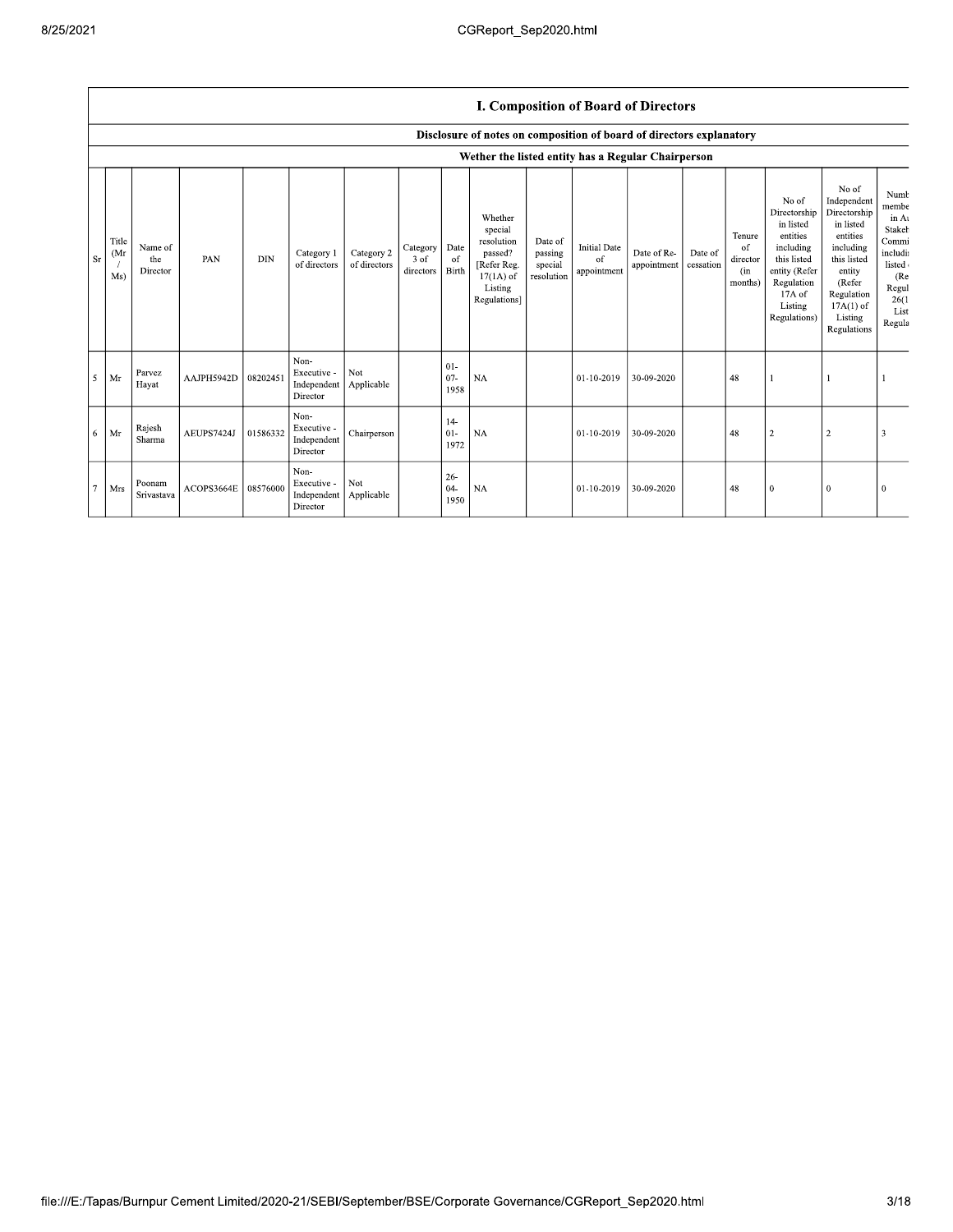| 8/25/2021 |                |                                                              |                              |                                                    | CGReport Sep2020.html      |                        |                      |         |
|-----------|----------------|--------------------------------------------------------------|------------------------------|----------------------------------------------------|----------------------------|------------------------|----------------------|---------|
|           |                | <b>Audit Committee Details</b>                               |                              |                                                    |                            |                        |                      |         |
|           |                | Yes<br>Whether the Audit Committee has a Regular Chairperson |                              |                                                    |                            |                        |                      |         |
|           | <b>Sr</b>      | <b>DIN</b><br>Number                                         | Name of Committee<br>members | Category 1 of directors                            | Category 2 of<br>directors | Date of<br>Appointment | Date of<br>Cessation | Remarks |
|           |                |                                                              | 01586332 Rajesh Sharma       | Non-Executive - Independent<br>Director            | Chairperson                | 09-11-2019             |                      |         |
|           | $\overline{2}$ | 08202451                                                     | Parvez Hayat                 | Non-Executive - Independent<br>Director            | Member                     | 09-11-2019             |                      |         |
|           | 3              |                                                              | 07671600 Ritesh Aggarwal     | Non-Executive - Non<br><b>Independent Director</b> | Member                     | 09-11-2019             |                      |         |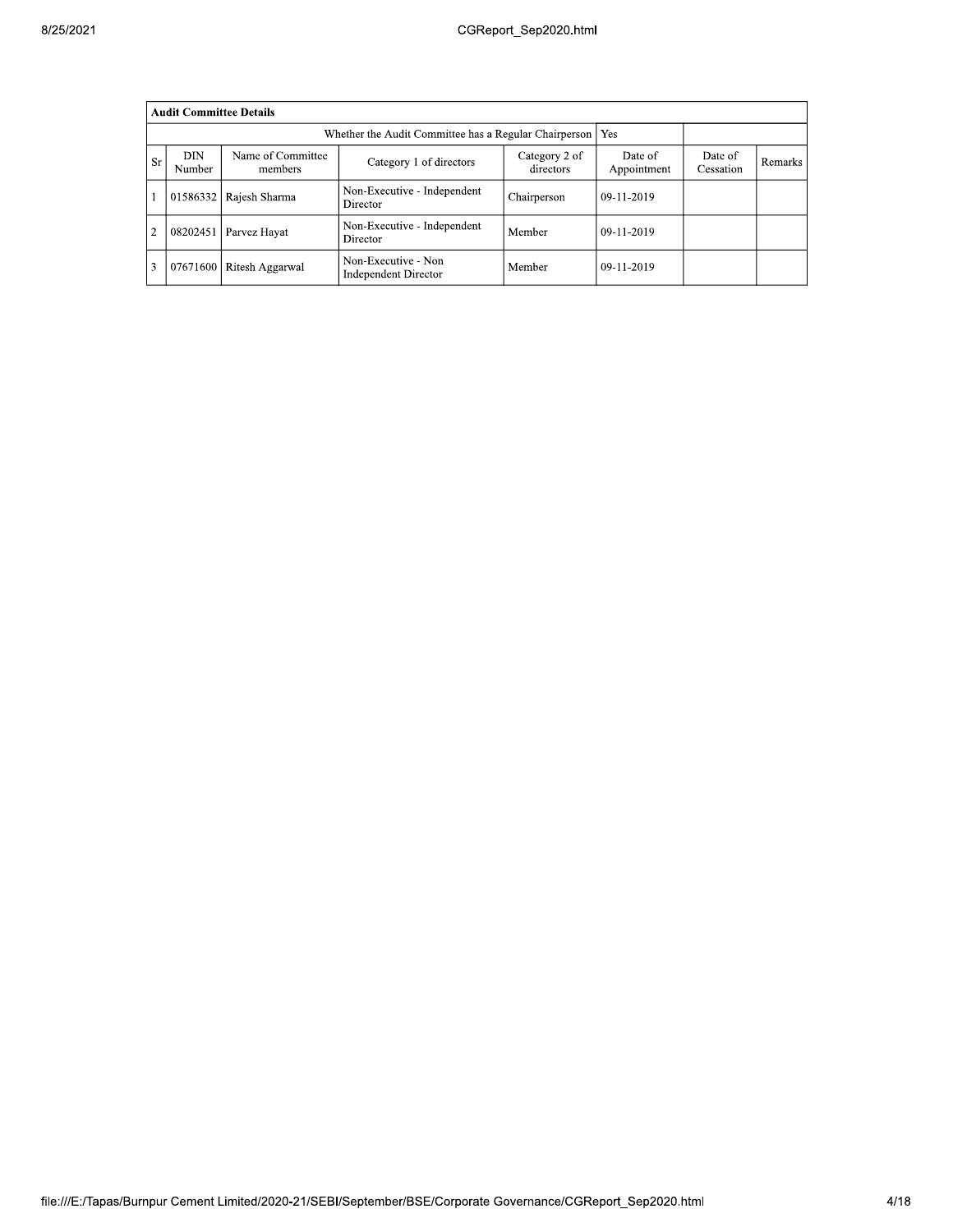|           |               | Nomination and remuneration committee |                                                                                   |             |              |  |  |
|-----------|---------------|---------------------------------------|-----------------------------------------------------------------------------------|-------------|--------------|--|--|
|           |               |                                       | Whether the Nomination and remuneration committee has a Regular Chairperson   Yes |             |              |  |  |
| <b>Sr</b> | DIN<br>Number | Date of<br>Cessation                  | <b>Remarks</b>                                                                    |             |              |  |  |
|           | 08202451      | Parvez Hayat                          | Non-Executive - Independent<br>Director                                           | Chairperson | $09-11-2019$ |  |  |
|           | 01586332      | Rajesh Sharma                         | Non-Executive - Independent<br>Director                                           | Member      | $09-11-2019$ |  |  |
|           | 03596331      | Ram Narain                            | Non-Executive - Non<br><b>Independent Director</b>                                | Member      | $09-11-2019$ |  |  |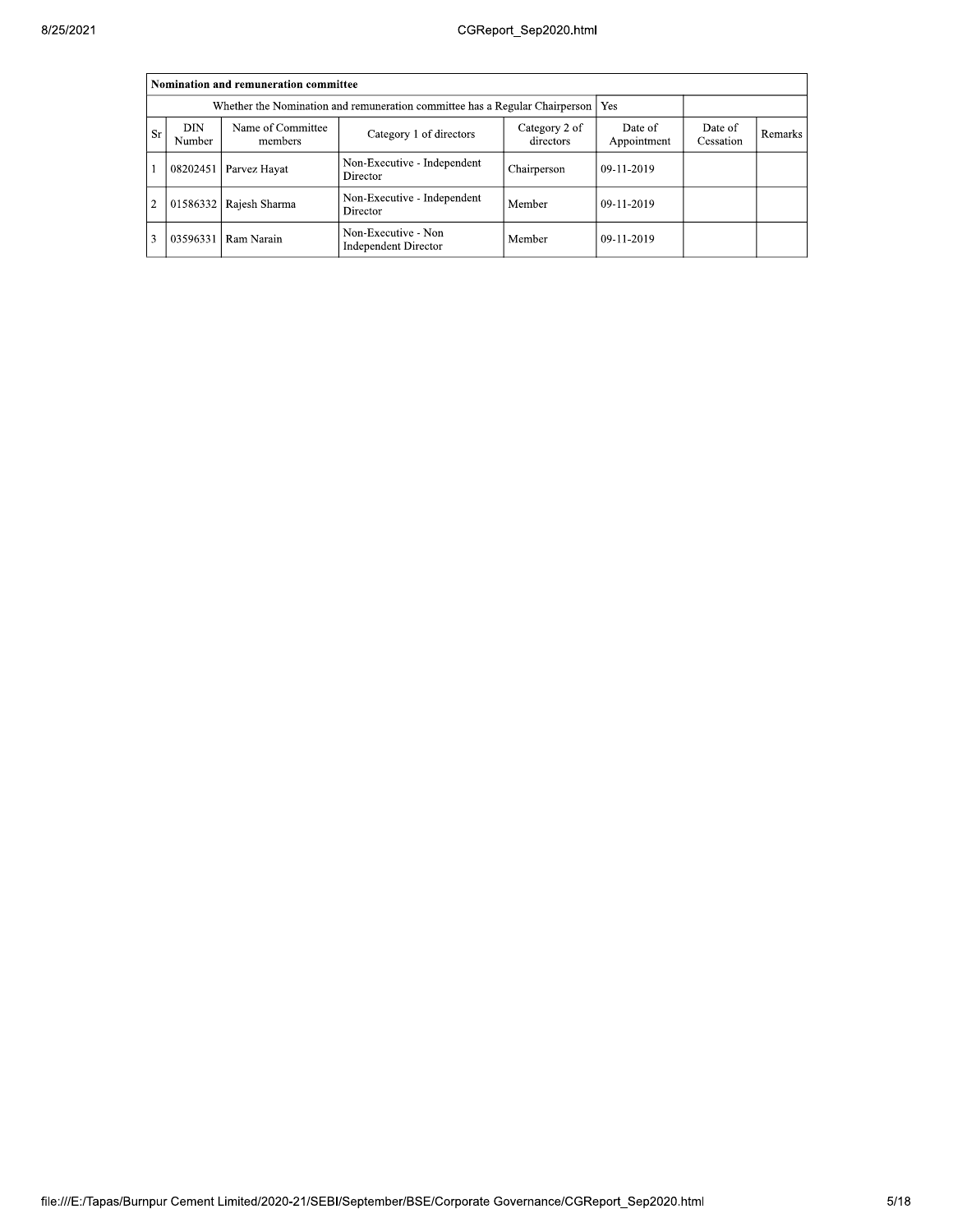|                |               | <b>Stakeholders Relationship Committee</b> |                                                                                 |             |              |  |  |
|----------------|---------------|--------------------------------------------|---------------------------------------------------------------------------------|-------------|--------------|--|--|
|                |               |                                            | Whether the Stakeholders Relationship Committee has a Regular Chairperson   Yes |             |              |  |  |
| <b>Sr</b>      | DIN<br>Number | Date of<br>Cessation                       | Remarks <sup>1</sup>                                                            |             |              |  |  |
|                | 03596331      | Ram Narain                                 | Non-Executive - Non<br>Independent Director                                     | Chairperson | 09-11-2019   |  |  |
| $\overline{2}$ | 01586332      | Rajesh Sharma                              | Non-Executive - Independent<br>Director                                         | Member      | 09-11-2019   |  |  |
| 3              | 06526392      | Indrajeet Kumar<br>Tiwary                  | <b>Executive Director</b>                                                       | Member      | $09-11-2019$ |  |  |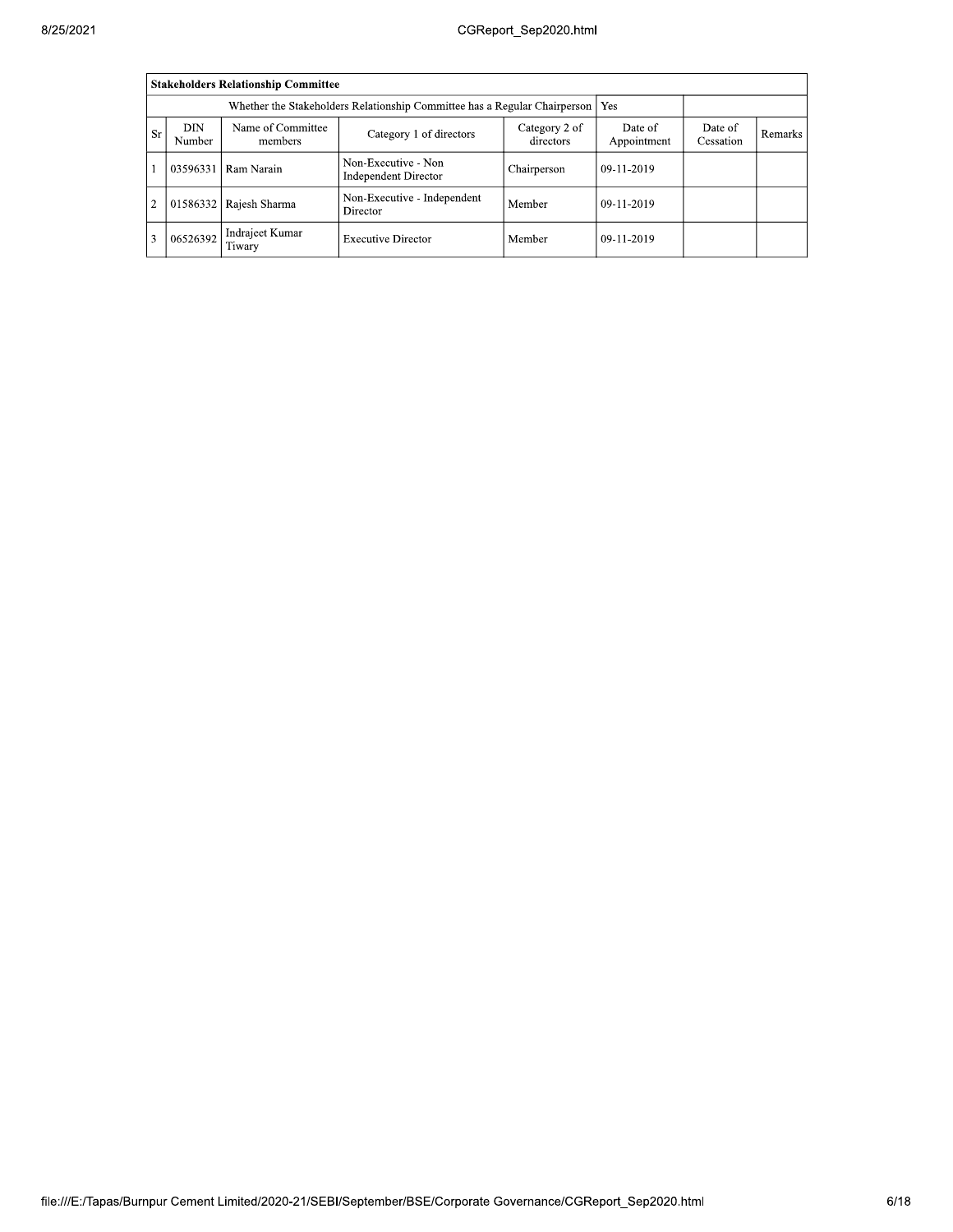|     | <b>Risk Management Committee</b> |                                                                 |                            |                            |                        |                             |         |  |  |  |  |  |  |
|-----|----------------------------------|-----------------------------------------------------------------|----------------------------|----------------------------|------------------------|-----------------------------|---------|--|--|--|--|--|--|
|     |                                  | Whether the Risk Management Committee has a Regular Chairperson |                            |                            |                        |                             |         |  |  |  |  |  |  |
| -Sr | DIN<br>Number                    | Name of Committee<br>members                                    | Category 1 of<br>directors | Category 2 of<br>directors | Date of<br>Appointment | Date of<br><b>Cessation</b> | Remarks |  |  |  |  |  |  |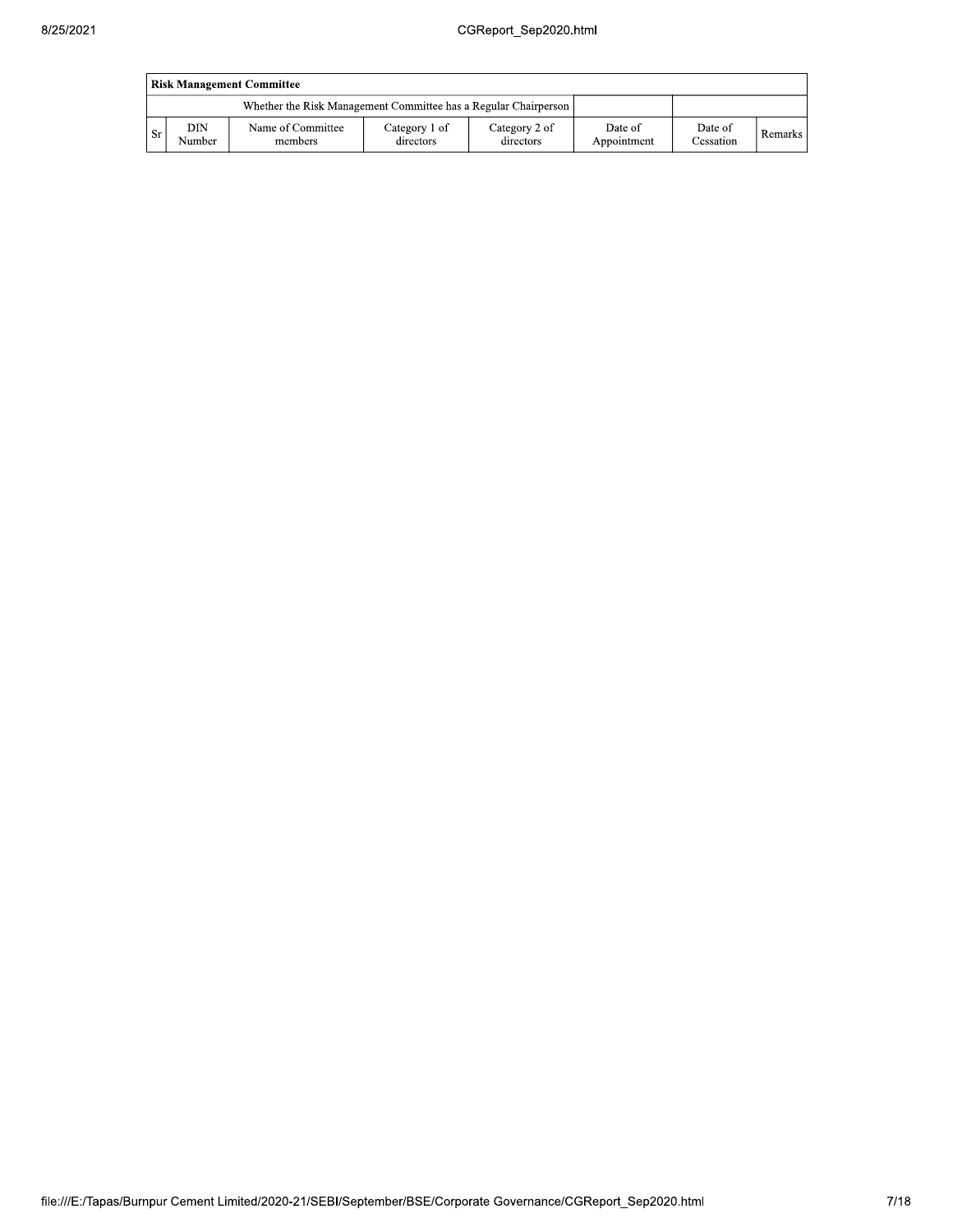|      | Corporate Social Responsibility Committee |                                                                                 |                            |                            |                        |                      |           |  |  |  |  |  |
|------|-------------------------------------------|---------------------------------------------------------------------------------|----------------------------|----------------------------|------------------------|----------------------|-----------|--|--|--|--|--|
|      |                                           | Whether the Corporate Social Responsibility Committee has a Regular Chairperson |                            |                            |                        |                      |           |  |  |  |  |  |
| - Sr | DIN.<br>Number                            | Name of Committee<br>members                                                    | Category 1 of<br>directors | Category 2 of<br>directors | Date of<br>Appointment | Date of<br>Cessation | Remarks I |  |  |  |  |  |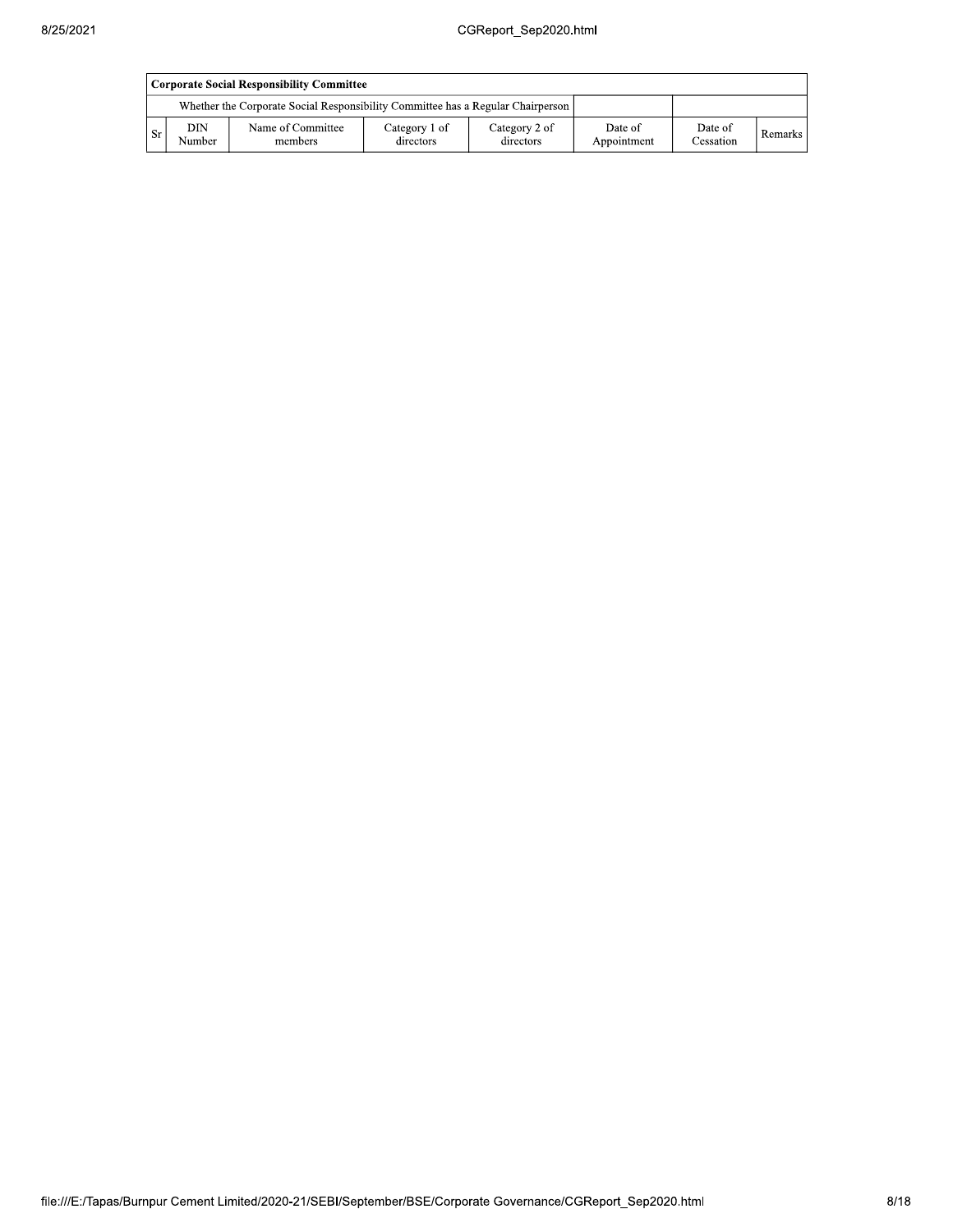| Other Committee |                                                                                                                                     |  |  |  |  |  |  |  |
|-----------------|-------------------------------------------------------------------------------------------------------------------------------------|--|--|--|--|--|--|--|
|                 | Sr   DIN Number   Name of Committee members   Name of other committee   Category 1 of directors   Category 2 of directors   Remarks |  |  |  |  |  |  |  |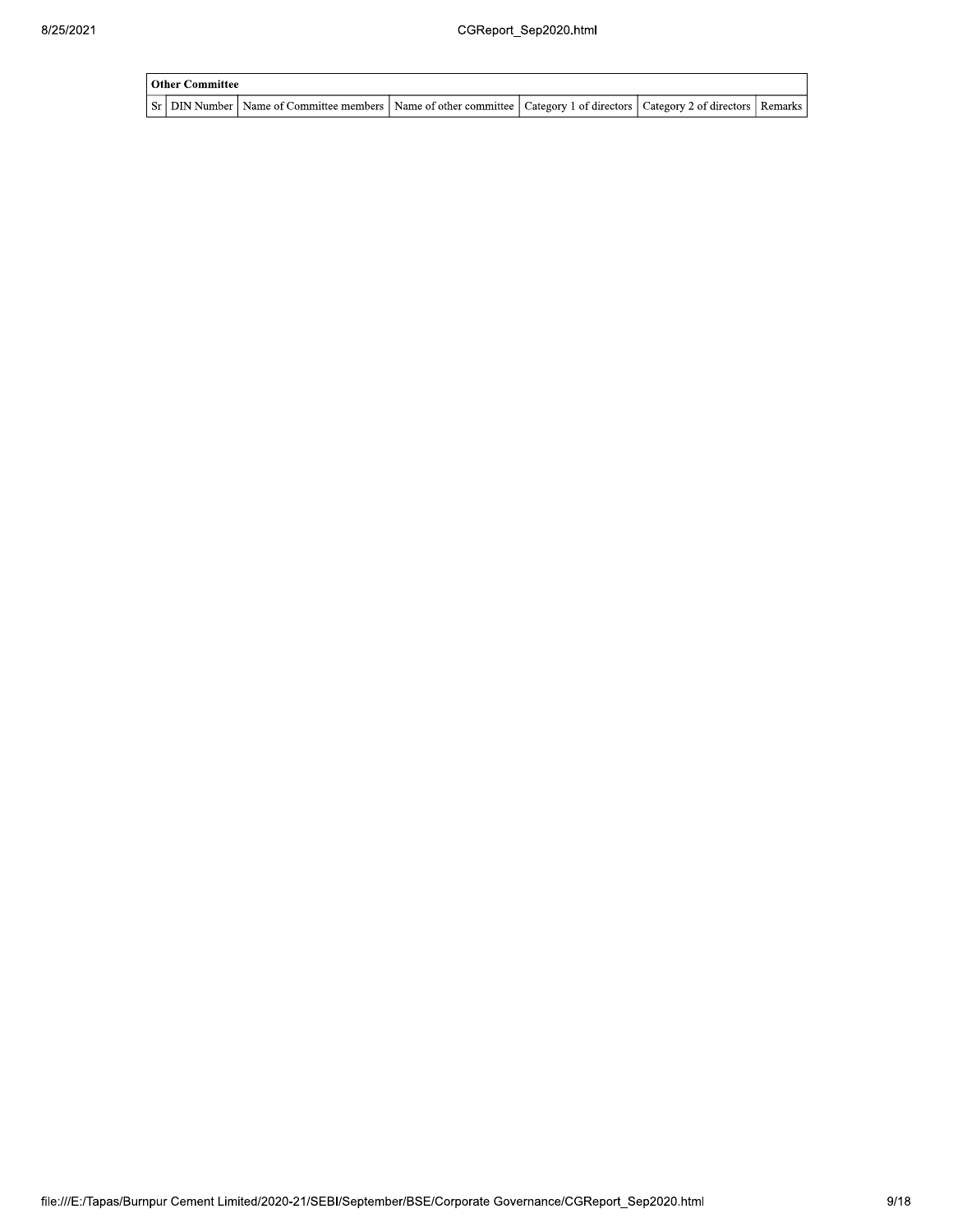|                | <b>Annexure 1</b>                                                   |                                                               |                                                                   |                                       |                                                     |                                    |                                                           |  |  |  |  |
|----------------|---------------------------------------------------------------------|---------------------------------------------------------------|-------------------------------------------------------------------|---------------------------------------|-----------------------------------------------------|------------------------------------|-----------------------------------------------------------|--|--|--|--|
|                | <b>Annexure 1</b>                                                   |                                                               |                                                                   |                                       |                                                     |                                    |                                                           |  |  |  |  |
|                | <b>III. Meeting of Board of Directors</b>                           |                                                               |                                                                   |                                       |                                                     |                                    |                                                           |  |  |  |  |
|                | Disclosure of notes on meeting of board of<br>directors explanatory |                                                               |                                                                   |                                       |                                                     |                                    |                                                           |  |  |  |  |
| Sr.            | $Date(s)$ of meeting<br>$(if any)$ in the<br>previous quarter       | $Date(s)$ of<br>meeting (if any)<br>in the current<br>quarter | Maximum gap between<br>any two consecutive (in<br>number of days) | Notes for<br>not<br>providing<br>Date | Whether<br>requirement of<br>Ouorum met<br>(Yes/No) | Number of<br>Directors<br>present* | No. of Independent<br>Directors attending<br>the meeting* |  |  |  |  |
|                | 24-06-2020                                                          |                                                               |                                                                   |                                       | Yes                                                 |                                    |                                                           |  |  |  |  |
| $\overline{2}$ |                                                                     | 14-08-2020                                                    | 50                                                                |                                       | Yes                                                 |                                    |                                                           |  |  |  |  |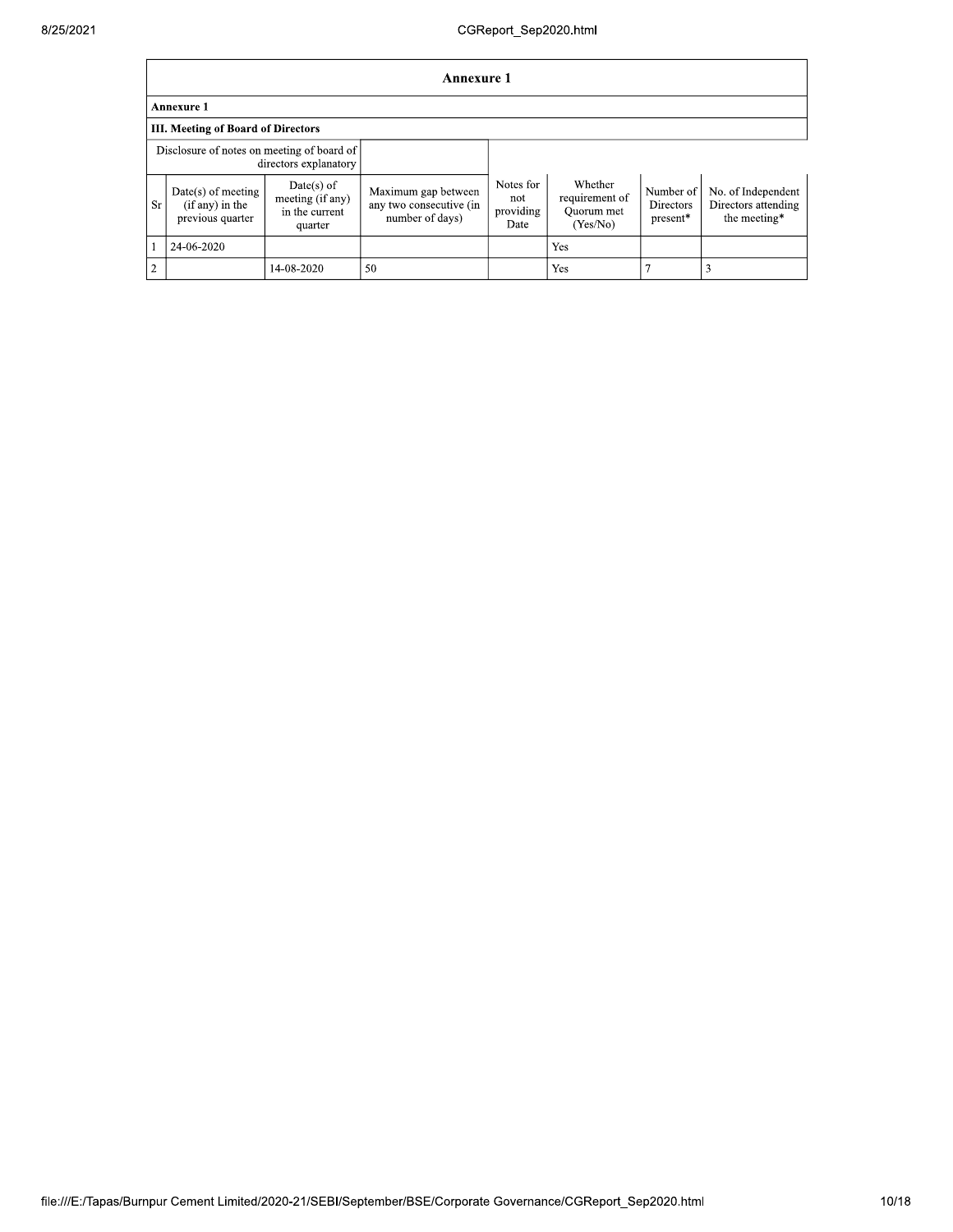|                | <b>Annexure 1</b>                              |                                                                                                            |                                                                      |                               |                                       |                                                        |                                                      |                                                                        |  |  |
|----------------|------------------------------------------------|------------------------------------------------------------------------------------------------------------|----------------------------------------------------------------------|-------------------------------|---------------------------------------|--------------------------------------------------------|------------------------------------------------------|------------------------------------------------------------------------|--|--|
|                | <b>IV. Meeting of Committees</b>               |                                                                                                            |                                                                      |                               |                                       |                                                        |                                                      |                                                                        |  |  |
|                |                                                |                                                                                                            | Disclosure of notes on meeting of committees explanatory             |                               |                                       |                                                        |                                                      |                                                                        |  |  |
| Sr             | Name of<br>Committee                           | $Date(s)$ of meeting (Enter<br>dates of Previous quarter and<br>Current quarter in<br>chronological order) | Maximum gap<br>between any two<br>consecutive (in<br>number of days) | Name of<br>other<br>committee | Reson for<br>not<br>providing<br>date | Whether<br>requirement<br>of Quorum<br>met<br>(Yes/No) | Number<br>of<br>Directors<br>$\, {\rm present}^* \,$ | No. of<br>Independent<br><b>Directors</b><br>attending the<br>meeting* |  |  |
| $\mathbf{1}$   | Audit<br>Committee                             | 24-06-2020                                                                                                 |                                                                      |                               |                                       | Yes                                                    |                                                      |                                                                        |  |  |
| $\overline{2}$ | Audit<br>Committee                             | 14-08-2020                                                                                                 | 50                                                                   |                               |                                       | Yes                                                    | 3                                                    | 2                                                                      |  |  |
| 3              | Stakeholders<br>Relationship<br>Committee      | 24-06-2020                                                                                                 |                                                                      |                               |                                       | Yes                                                    |                                                      |                                                                        |  |  |
| $\overline{4}$ | Stakeholders<br>Relationship<br>Committee      | 14-08-2020                                                                                                 |                                                                      |                               |                                       | Yes                                                    | 3                                                    | $\overline{\mathbf{c}}$                                                |  |  |
| 5              | Nomination<br>and<br>remuneration<br>committee | 24-06-2020                                                                                                 |                                                                      |                               |                                       | Yes                                                    |                                                      |                                                                        |  |  |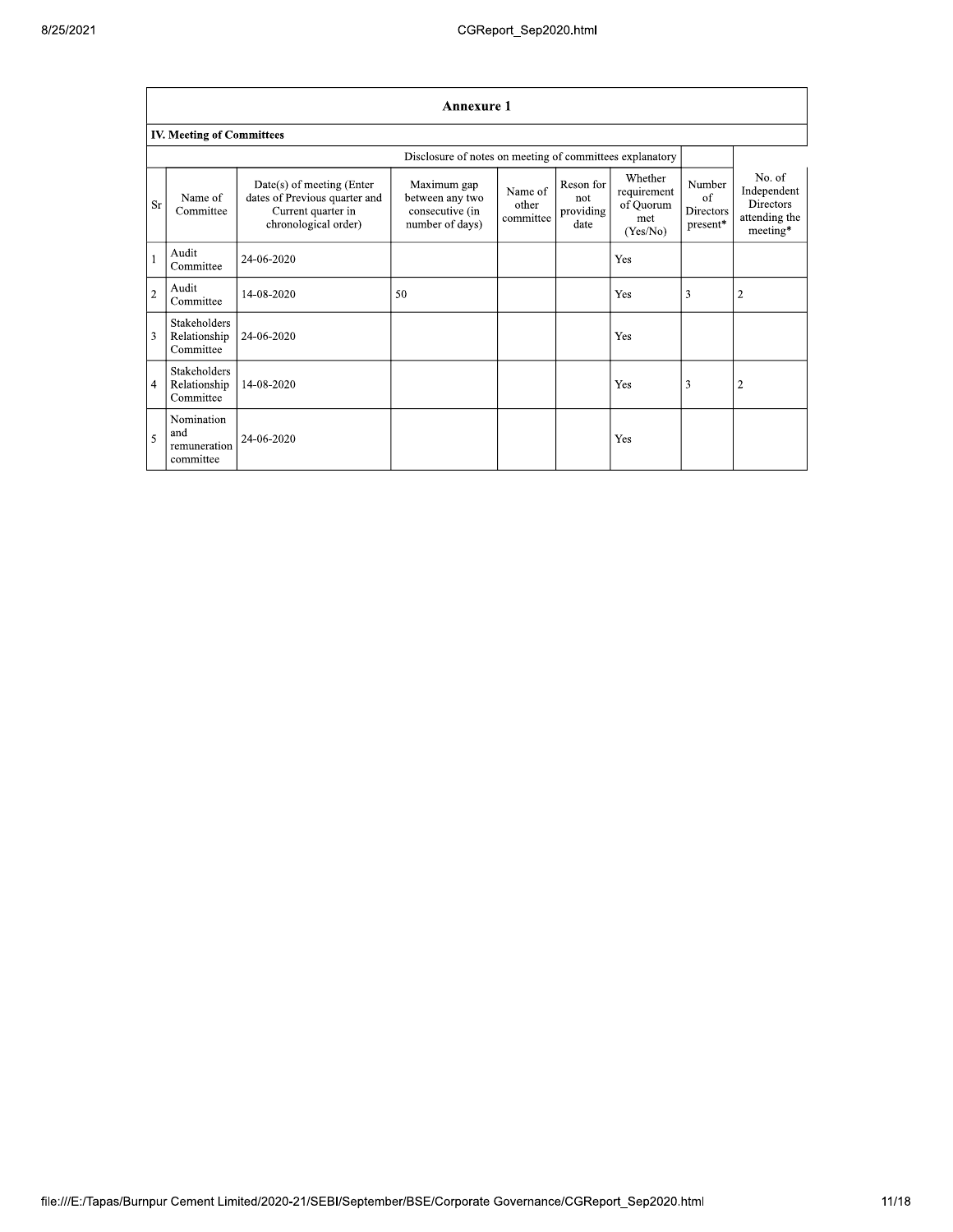|                               | Annexure 1                                                                                                |                                  |                                                                    |  |
|-------------------------------|-----------------------------------------------------------------------------------------------------------|----------------------------------|--------------------------------------------------------------------|--|
| V. Related Party Transactions |                                                                                                           |                                  |                                                                    |  |
| Sr                            | Subject                                                                                                   | Compliance status<br>(Yes/No/NA) | If status is "No" details of non-<br>compliance may be given here. |  |
|                               | Whether prior approval of audit committee obtained                                                        | NA                               |                                                                    |  |
| $\overline{2}$                | Whether shareholder approval obtained for material RPT                                                    | <b>NA</b>                        |                                                                    |  |
| 3                             | Whether details of RPT entered into pursuant to omnibus approval<br>have been reviewed by Audit Committee | <b>NA</b>                        |                                                                    |  |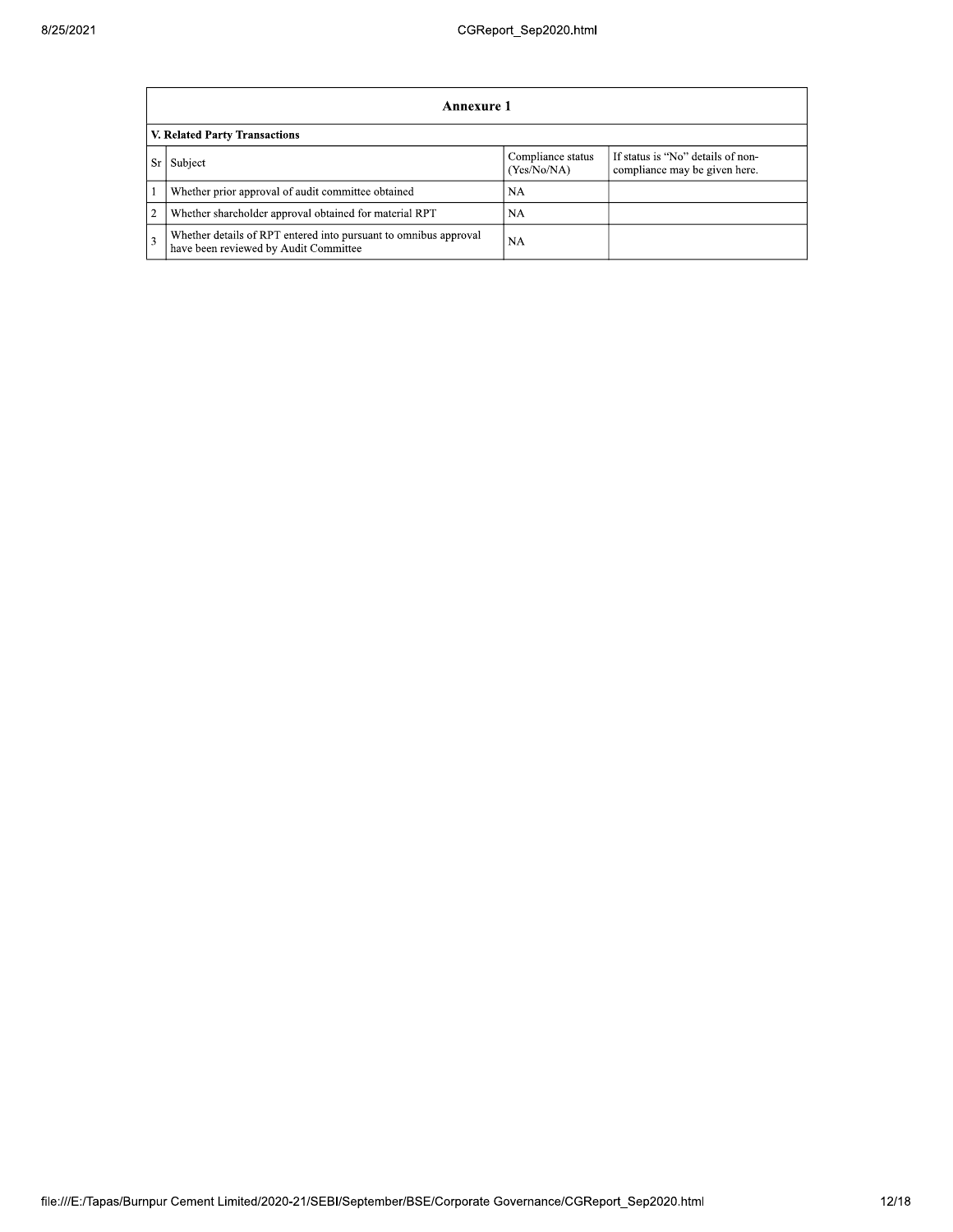| 25/2021 |                         | CGReport Sep2020.html                                                                                                                                                                                           |                               |  |  |
|---------|-------------------------|-----------------------------------------------------------------------------------------------------------------------------------------------------------------------------------------------------------------|-------------------------------|--|--|
|         |                         | <b>Annexure 1</b>                                                                                                                                                                                               |                               |  |  |
|         | <b>VI. Affirmations</b> |                                                                                                                                                                                                                 |                               |  |  |
|         |                         | Sr Subject                                                                                                                                                                                                      | Compliance<br>status (Yes/No) |  |  |
|         |                         | The composition of Board of Directors is in terms of SEBI (Listing obligations and disclosure requirements)<br>Regulations, 2015                                                                                | Yes                           |  |  |
|         | $\overline{c}$          | The composition of the following committees is in terms of SEBI(Listing obligations and disclosure requirements)<br>Regulations, 2015 a. Audit Committee                                                        | Yes                           |  |  |
|         | 3                       | The composition of the following committees is in terms of SEBI(Listing obligations and disclosure requirements)<br>Regulations, 2015. b. Nomination & remuneration committee                                   | Yes                           |  |  |
|         | 4                       | The composition of the following committees is in terms of SEBI(Listing obligations and disclosure requirements)<br>Regulations, 2015. c. Stakeholders relationship committee                                   | Yes                           |  |  |
|         |                         | The composition of the following committees is in terms of SEBI(Listing obligations and disclosure requirements)<br>Regulations, 2015. d. Risk management committee (applicable to the top 500 listed entities) | NA                            |  |  |
|         | 6                       | The committee members have been made aware of their powers, role and responsibilities as specified in SEBI<br>(Listing obligations and disclosure requirements) Regulations, 2015.                              | Yes                           |  |  |
|         |                         | The meetings of the board of directors and the above committees have been conducted in the manner as specified in<br>SEBI (Listing obligations and disclosure requirements) Regulations, 2015.                  | Yes                           |  |  |
|         | 8                       | This report and/or the report submitted in the previous quarter has been placed before Board of Directors.                                                                                                      | Yes                           |  |  |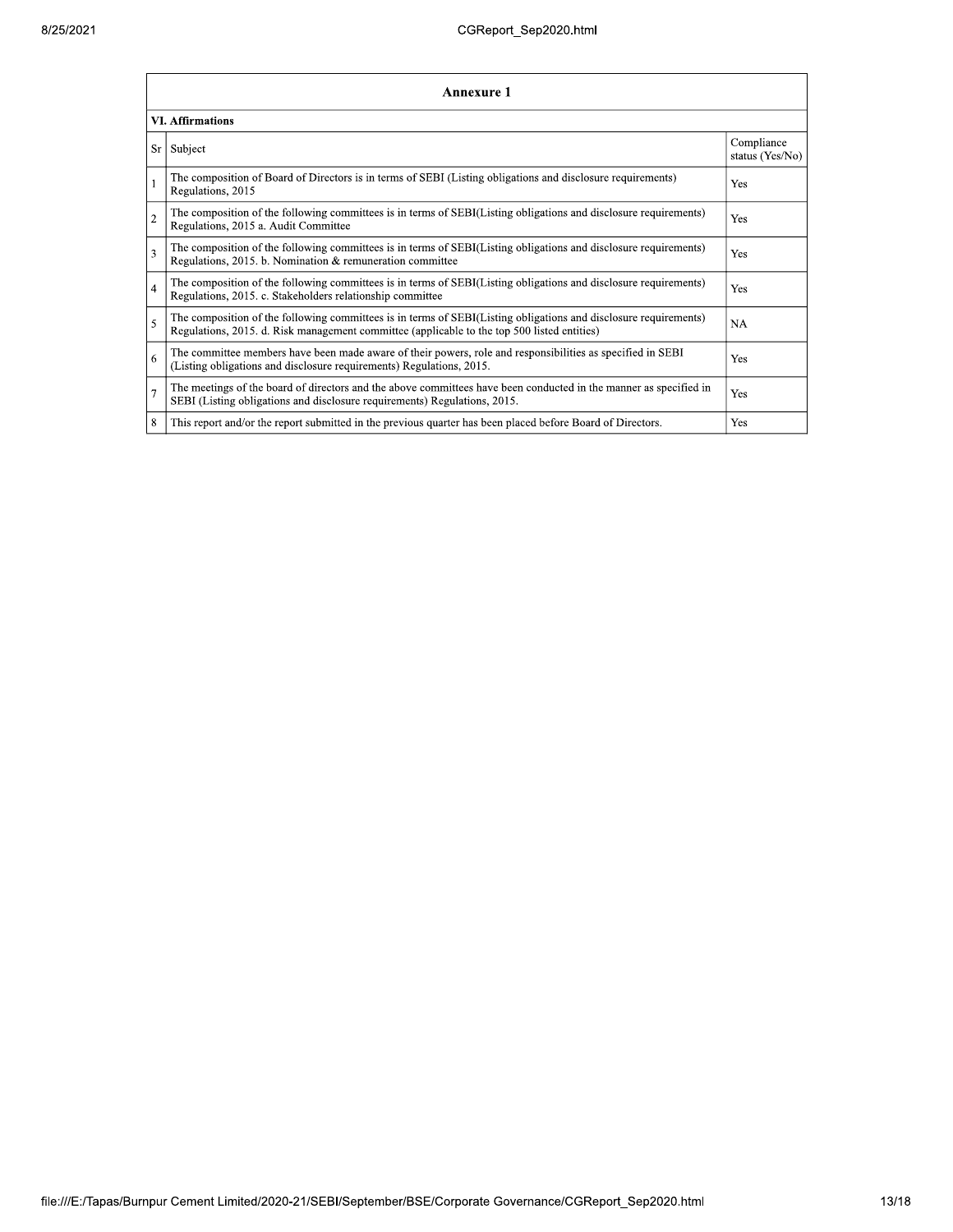| <b>Annexure 1</b> |                   |                                          |
|-------------------|-------------------|------------------------------------------|
| l Sr              | Subject           | Compliance status                        |
|                   | Name of signatory | Tapas Tirtha                             |
|                   | Designation       | Company Secretary and Compliance Officer |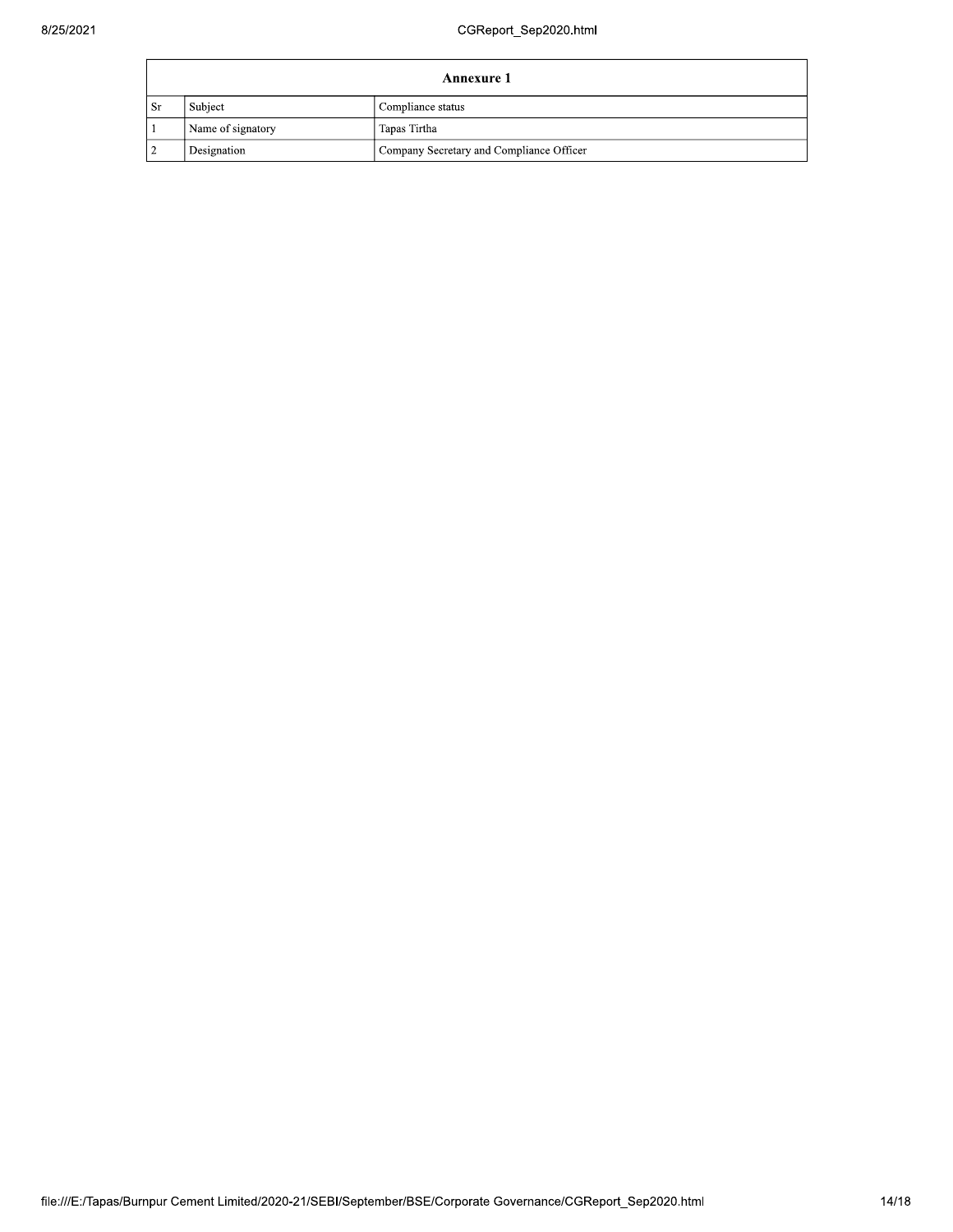|                | <b>Annexure III</b>                                                                                                                                                                  |                                              |                                     |                                                                      |  |
|----------------|--------------------------------------------------------------------------------------------------------------------------------------------------------------------------------------|----------------------------------------------|-------------------------------------|----------------------------------------------------------------------|--|
|                | <b>III.</b> Affirmations                                                                                                                                                             |                                              |                                     |                                                                      |  |
| Sr             | Particulars                                                                                                                                                                          | Regulation<br>Number                         | Compliance<br>status<br>(Yes/No/NA) | If status is "No" details of<br>non-compliance may be<br>given here. |  |
|                | Copy of the annual report including balance sheet, profit and loss account,<br>directors report, corporate governance report, business responsibility<br>report displayed on website | 46(2)                                        | Yes                                 |                                                                      |  |
| $\overline{2}$ | Presence of Chairperson of Audit Committee at the Annual General<br>Meeting                                                                                                          | 18(1)(d)                                     | Yes                                 |                                                                      |  |
| $\mathbf{3}$   | Presence of Chairperson of the nomination and remuneration committee at<br>the annual general meeting                                                                                | 19(3)                                        | Yes                                 |                                                                      |  |
| $\overline{4}$ | Presence of Chairperson of the Stakeholder Relationship committee at the<br>annual general meeting                                                                                   | 20(3)                                        | <b>Yes</b>                          |                                                                      |  |
| 5              | Whether "Corporate Governance Report" disclosed in Annual Report                                                                                                                     | $34(3)$ read with<br>para C of<br>Schedule V | <b>Yes</b>                          |                                                                      |  |
|                | Any other information to be provided                                                                                                                                                 |                                              |                                     |                                                                      |  |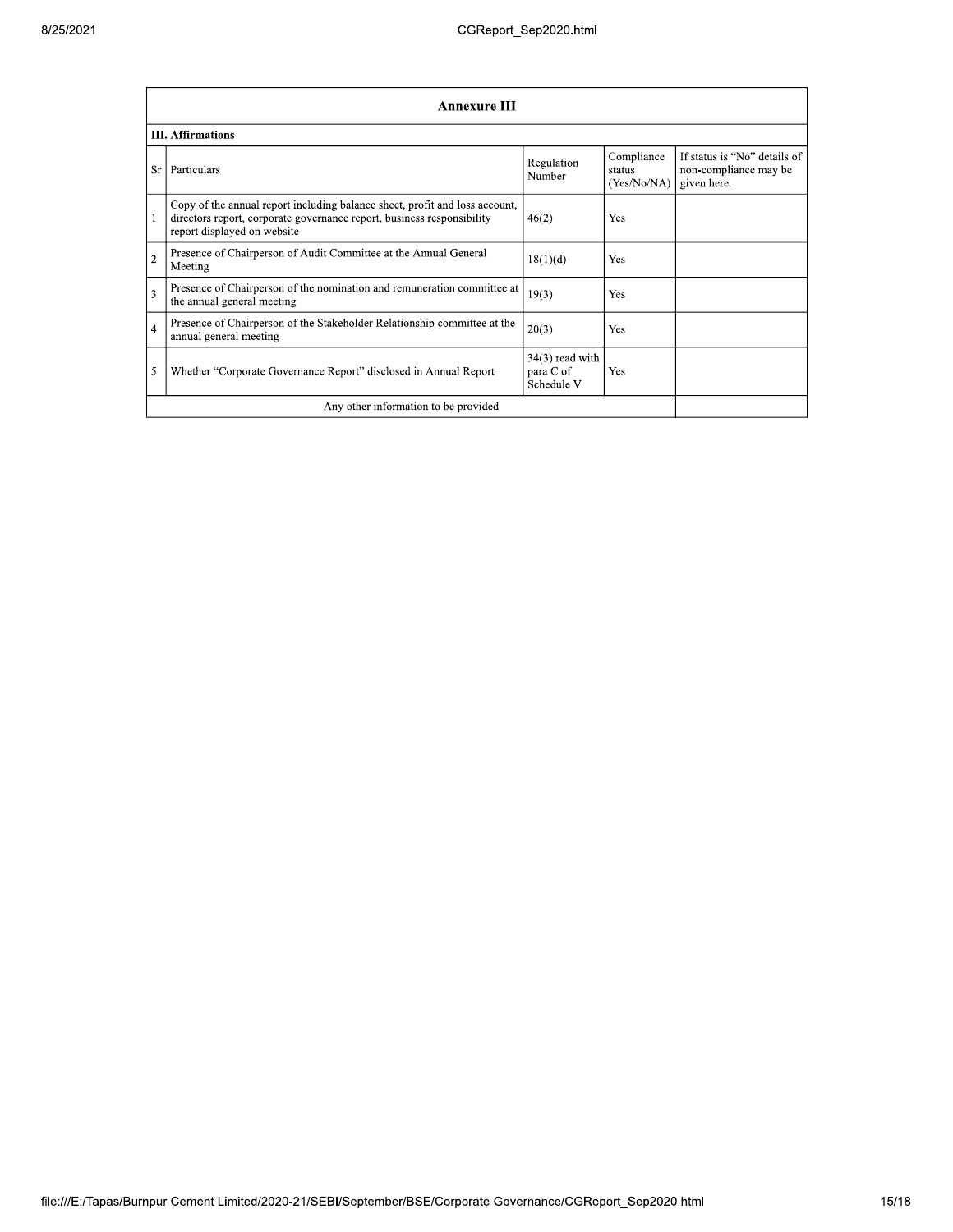| <b>Annexure III</b> |                   |                                          |
|---------------------|-------------------|------------------------------------------|
|                     | Name of signatory | Tapas Tirtha                             |
| $\mathcal{L}$       | Designation       | Company Secretary and Compliance Officer |